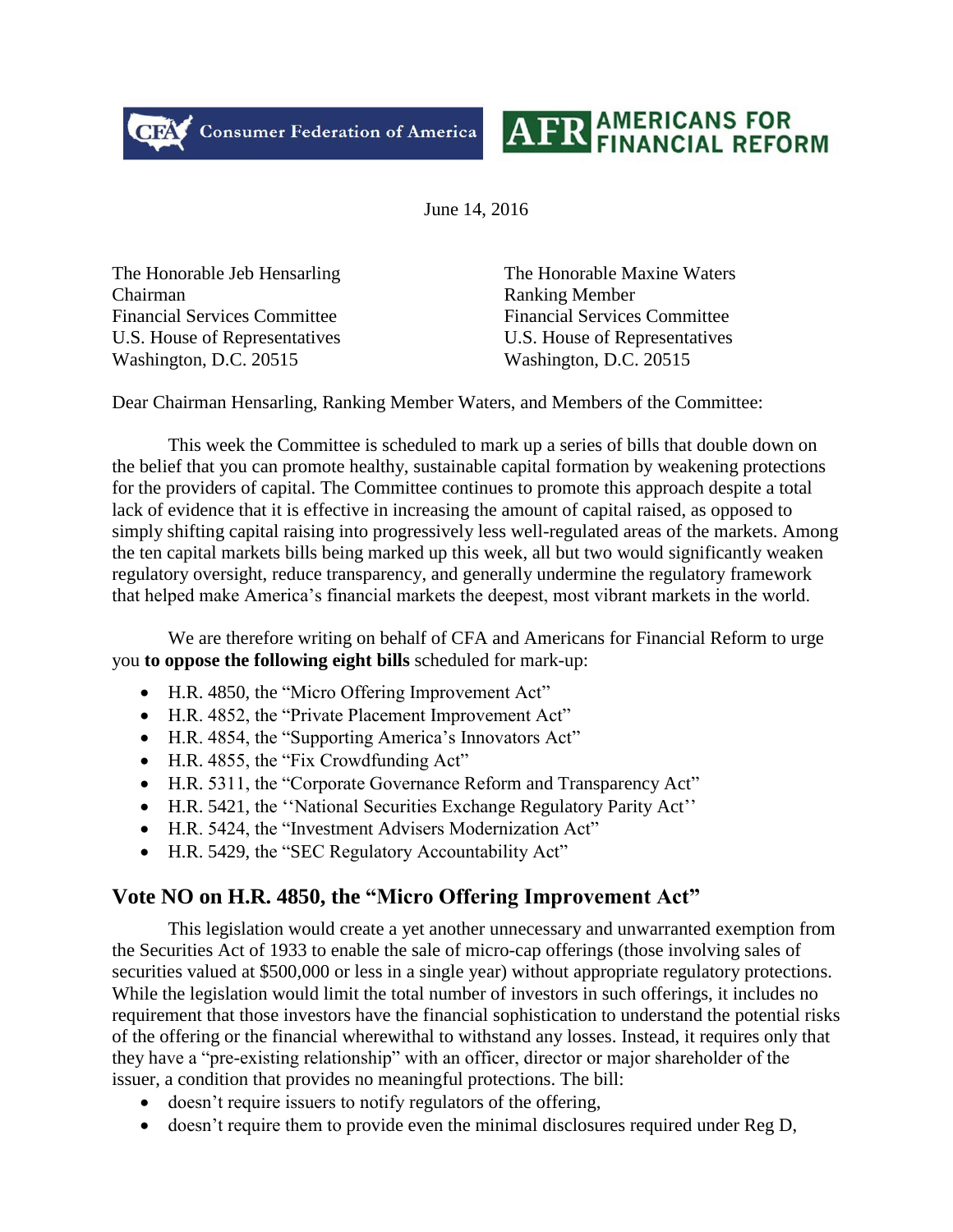- doesn't impose any limits on the amount individuals can invest, and
- doesn't include any restrictions on secondary sales.

While the amendment in a nature of a substitute does make some improvements to the original legislation – by actually limiting it to micro offerings, for example, and adding a bad actor provision – these changes are completely inadequate to address the legislation's fundamental short-comings. In particular, since the bill preempts state authority over what are likely to be predominantly local offerings, there is unlikely to be any regulatory oversight exerted to enforce the bad actor provision or to otherwise prevent fraudulent and abusive practices. Certainly, the SEC doesn't have the resources to provide that oversight for offerings of this type. Because this legislation would very quickly and predictably become an avenue enabling questionable offerings to avoid regulatory scrutiny and countless retail investors to suffer devastating losses, we urge you to vote no on this legislation.

### **Vote NO on H.R. 4852, the ''Private Placement Improvement Act of 2016''**

When Congress removed the ban on general solicitation in private offerings under Rule 506 of Regulation D, it both increased the risk of fraud in a market already plagued by misconduct and eliminated the primary red flag regulators had relied on to identify possibly fraudulent offerings. Acting in accordance with recommendations from investor advocates and state securities regulators, as well as the unanimous recommendation of the SEC's Investor Advisory Committee, the Commission has proposed a modest set of reforms designed to both improve compliance with existing rules and provide regulators with better information about this large, important and often opaque market. For example, the proposed rules would: require Form D, which includes basic information about the offering, to be filed in advance of any general solicitation; would require an additional filing at the termination of the offering containing information on the total amount of capital raised; and would stiffen the penalties for failing to file Form D. These filings are necessary both to provide regulators with basic information on the market and to alert them to potentially problematic offerings. In addition, the proposed rules would ensure that private funds, which are now free to advertise, follow guidelines designed to ensure their advertisements are not misleading. This legislation would prevent the SEC from finalizing those rule proposals even where it finds the actions are necessary to protect investors, to promote market integrity, and encourage capital formation. Because it would prevent the SEC from taking appropriate actions to provide needed oversight of the Reg D market, perpetuate widespread non-compliance with the existing filing requirements, and undermine informed policymaking, we urge you to vote no on this legislation.

# **Vote NO on H.R. 4854, the "Supporting America's Innovators Act"**

This legislation would increase fivefold, from 100 to 500, the number of investors a venture capital fund can have while still qualifying for the exemption from the registration requirements under the Investment Company Act of 1940. This has the potential to significantly expand the number of funds that qualify for the exemption from the registration requirements, simultaneously freeing them from the obligation to comply with other substantive requirements designed to protect investors and promote effective regulatory oversight. Although sales of these unregistered funds would generally be limited to accredited investors, the definition of accredited investor fails to ensure that investors in these funds have the financial sophistication to understand potential risks, market power sufficient to demand access to information, or even the financial wherewithal to withstand potential losses. Because this legislation would expand the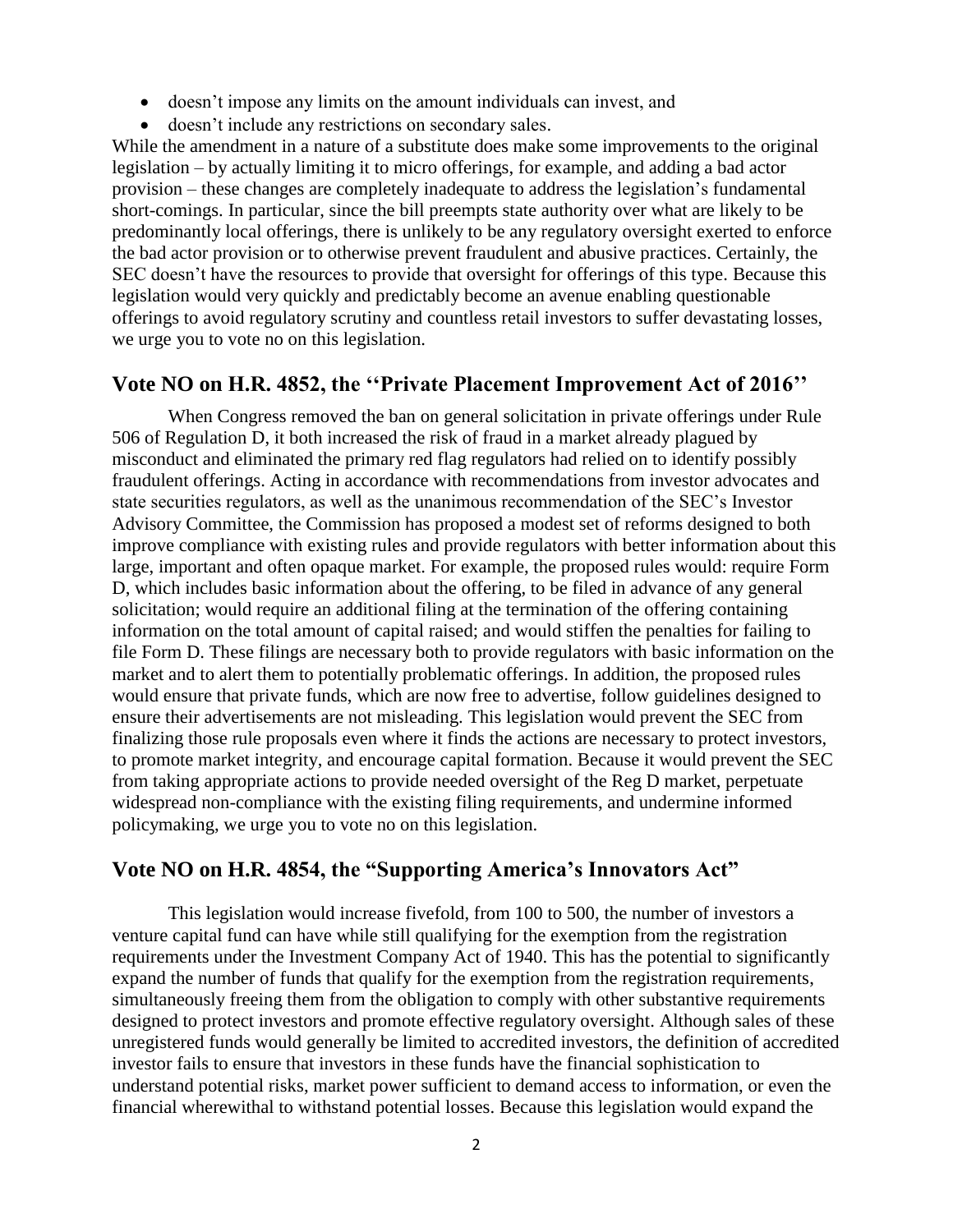exemption for venture capital funds without imposing any additional protections for investors, we urge you to vote no on this legislation.

### **Vote NO on H.R. 4855, the "Fix Crowdfunding Act"**

Roughly a month after federal crowdfunding rules took effect, this Committee is being asked to vote on legislation to "fix" crowdfunding. Moreover, several of the proposed "fixes" would greatly increase the risks to crowdfunding investors by: increasing the amount they could invest in these highly speculative, early-stage start-up companies; reducing liability and thus the incentive funding portals have to ensure issuer compliance with the law; and inappropriately opening the door for issuers to use nonbinding solicitations of interest under the crowdfunding rules to attract investors for other types of offerings where such solicitations are not permitted. The provision to allow single purpose funds to invest in crowdfunding may offer potential benefits to investors, but only if appropriate safeguards are put in place – safeguards that are not included in this legislation. Ironically, it would only achieve any benefits by directly repudiating the principle on which crowdfunding is based, reliance on the "wisdom of the crowd." Rather than trying prematurely to apply a patchwork of fixes to a fundamentally flawed idea, and making things worse in the process, Congress and the Commission should take time to study how the crowdfunding market evolves in order to determine what changes are needed to address any concerns that may arise. We therefore urge you to vote no on this legislation.

## **Vote NO on H.R.5311, the "Corporate Governance Reform and Transparency Act"**

Although this legislation is packaged as a bill to regulate proxy advisory firms, its effect would be to undermine their independence, thereby undermining their value to the investors who use their services. It would, for example, require proxy advisory firms to give companies whose proxy proposals they are supposed to independently analyze an opportunity to comment before any recommendation to investors is finalized. Moreover, it would give companies a right to bring an action in federal court to seek "equitable relief," including money damages, where they believe the proxy advisory firm has failed to provide sufficient opportunity for comment or been insufficiently responsive in responding to company complaints. We certainly agree that proxy advisory firms should be subject to appropriate regulation. Rather than create an entirely new regulatory regime for a handful of firms, however, we believe that is better achieved by regulating these firms as investment advisers, with a fiduciary duty to act in the best interests of the investors who rely on their services and an obligation to minimize and appropriately manage conflicts of interest. We therefore urge you to vote no on this misguided and misdirected legislation.

## **Vote NO on H.R. 5421, the ''National Securities Exchange Regulatory Parity Act''**

Congress has exempted certain "covered securities" from state-level protections against fraud and abuse, but only where these securities meet listing standards imposed by leading national exchanges. The intent was to provide uniform national treatment for stocks of established companies that trade in national markets, while retaining state oversight of smaller, more local offerings. This legislation represents a backdoor attempt to broadly preempt state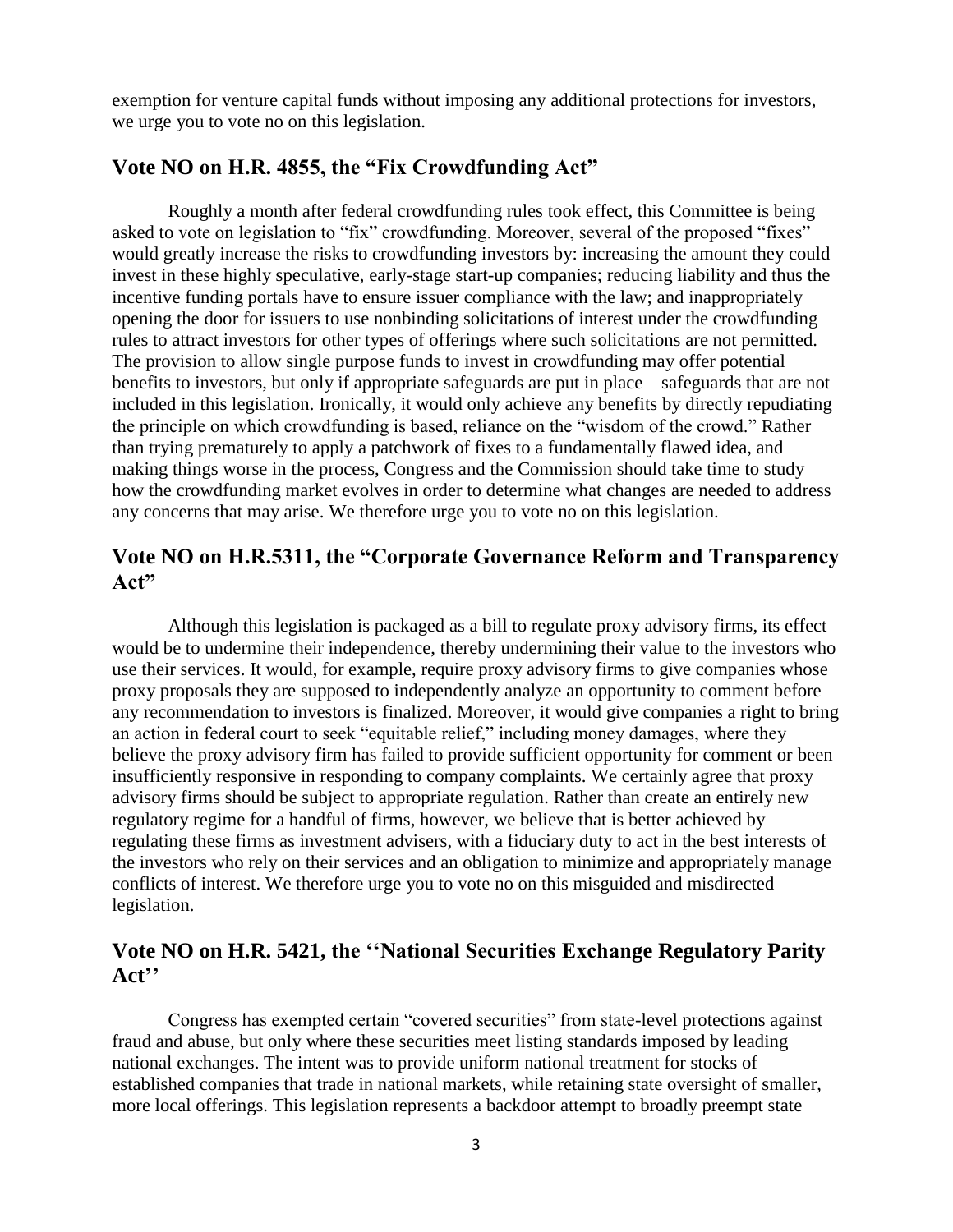oversight of even many smaller, more local offerings. It would do so by sweeping aside the requirement that companies meet listing standards comparable to those of leading national exchanges in order to be deemed "covered securities." Instead, it would condition the definition solely on listing on *any* exchange approved by the SEC. This proposal is particularly troubling in the context of recent discussions regarding possible creation of a new venture capital exchange, with listing standards specifically designed for the types of smaller offerings appropriately subject to state review. If this approach were adopted, investors could be left without the protections afforded by state oversight, without the protections afforded by high listing standards, and without any reasonable hope that the SEC will be able to provide effective oversight at the federal level. We therefore urge you to vote no on this deceptively dangerous bill.

#### **Vote NO on H.R. 5424, the "Investment Advisers Modernization Act"**

While this legislation is being presented as necessary to "modernize" the regulation of investment advisors, it would instead roll back the clock to the years before private fund advisors were subject to elementary oversight measures, measures that numerous documented abuses have shown to be necessary for investor protection. For example, initial SEC examinations conducted after the registration regulatory requirements were adopted found serious investor protection issues at over half of private equity funds examined, an astounding rate of malfeasance. The investors victimized by these ethical violations are hardly limited to sophisticated Wall Street players. As of 2013, thirty-five percent of the capital in private equity funds came from pension funds, mostly public pension funds – money set aside to provide a dignified retirement for teachers, firefighters, and police. The legislation would undermine the SEC's ability to take effective action to protect these investors. With its provisions to remove key elements of Form PF reporting requirements for numerous private fund advisors, the legislation would also reduce the information available to regulators to address systemic risk. This despite the fact that a recent report by the Financial Stability Oversight Council found that the ten largest hedge funds had levels of notional leverage that could exceed 20 to 1, mostly due to derivatives-driven strategies that could create financial instability during times of market stress. Because it would act to return private funds to the shadows of the financial system, and dramatically restrict the SEC's capacity to effectively protect investors from possible exploitation by fund advisors, we urge you to vote no on this legislation.

### **Vote NO on H.R. 5429, the "SEC Regulatory Accountability Act"**

This legislation would foist upon the SEC unnecessary and unreasonable regulatory burdens, with no corresponding public benefit. The most prominent new requirement would mandate that the SEC identify every "available alternative" to a proposed regulation or agency action, an impossible standard to meet, and analyze the costs and benefits of each such alternative prior to taking action. The agency would also be required to perform over half a dozen new analyses and to review every single regulation in effect within one year after the passage of this Act, and again every five years thereafter, with an eye to weakening or eliminating such regulations. Any question concerning compliance with any of these new requirements could become material for a lawsuit. In short, this is a regulatory "accountability" act only if you believe that the SEC's primary accountability should be to the securities firms it is supposed to regulate rather than to the investors it is supposed to protect. The bill even fails its own cost-benefit test. Its sponsors have failed to identify a problem in need of a legislative